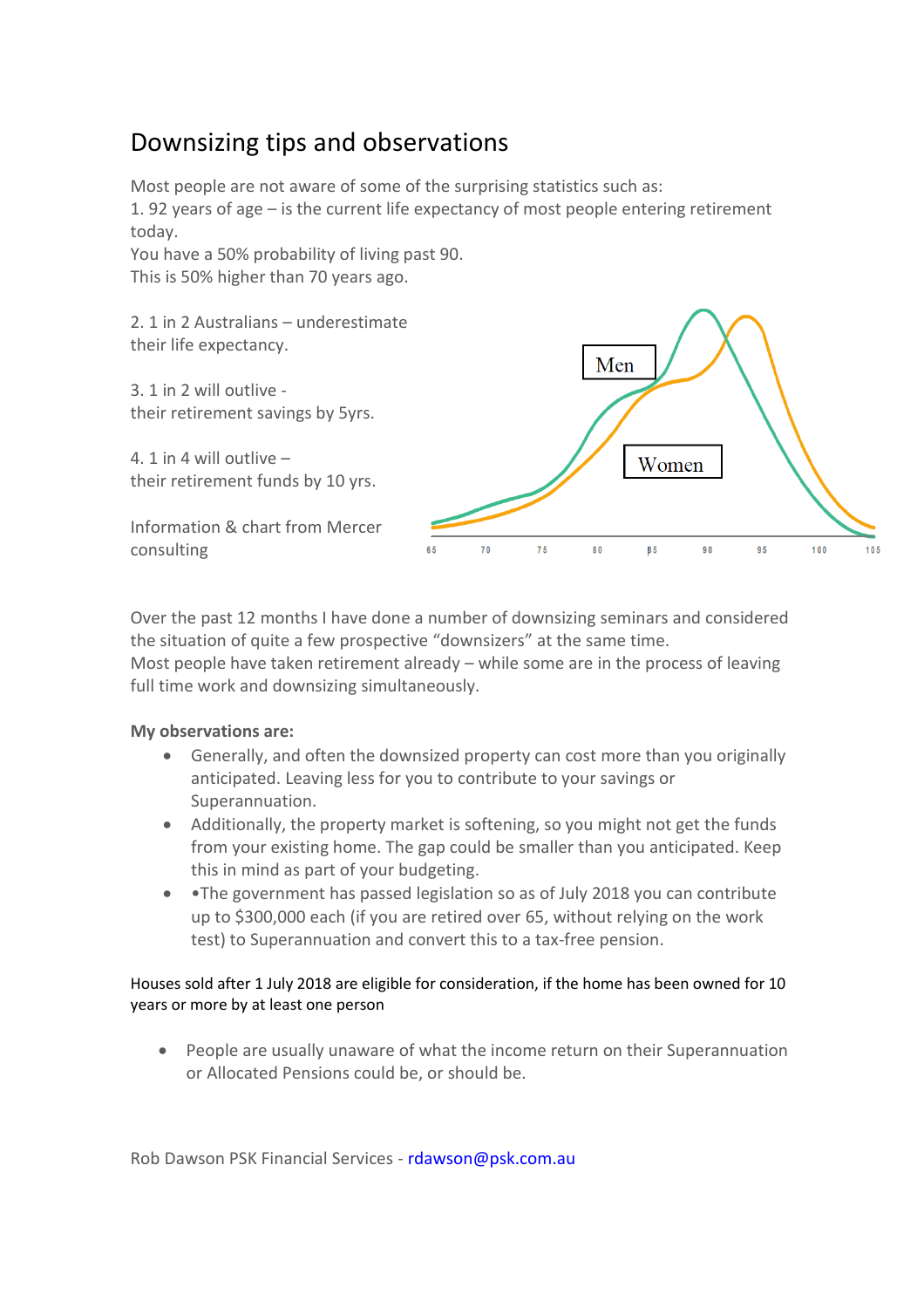• There are a wide variety of investment returns, which people either live with or make do, without investigating options to improve returns.

Don't plan to drop another few hundred thousand dollars into the same investments without reviewing your options.

As a conservative investor in retirement you should have been getting about 6% pa. in the last 3 years – enough to tread water while drawing down 5% pa. from your investments – with the balance of your fund either static or growing slightly.

If you haven't met this target then you need to reconsider your options.

- Most people underestimate the potential of their investment funds and the options available to them to juggle for a better return, particularly fixed interest funds. That's the area of speciality where a good adviser can really add value.
- Additional funds from the downsizing exercise may affect your Centrelink benefits – so understand the cost / benefit of the exercise. Usually it is still worthwhile proceeding – particularly if your funds are invested in the most optimum manner possible.
- However, it is very worthwhile knowing the full outcome of the exercise in advance.

Have a good understanding of your total real living expenses, including trips away, hobbies, and all the likely leisure costs – such as going out for dinner, take away meals, Christmas splurge etc.

- Be aware that as you get older inflation for services and items that relate to old age can be higher than inflation on items for teenagers and young adults. An older person's cost of living can rise faster than someone in their 30's.
- The commonly accepted income target for a couple to live comfortably is \$60,000 p.a
- Various studies have reinforced this with similar estimates, around the same figure.
- When talking to a real estate agent before you appoint them, find out what really needs to be done around the place before selling and what can be left for the buyer to do. Expensive renovations just prior to a sale can be "over investing" and the sale price not necessarily reflective of the intrinsic value of the home plus the recent renovations.
- The standard sale process now is to de-clutter like mad and even store or dispose of furniture you will not use later. Hiring fresh new items – turning your house into a showroom.